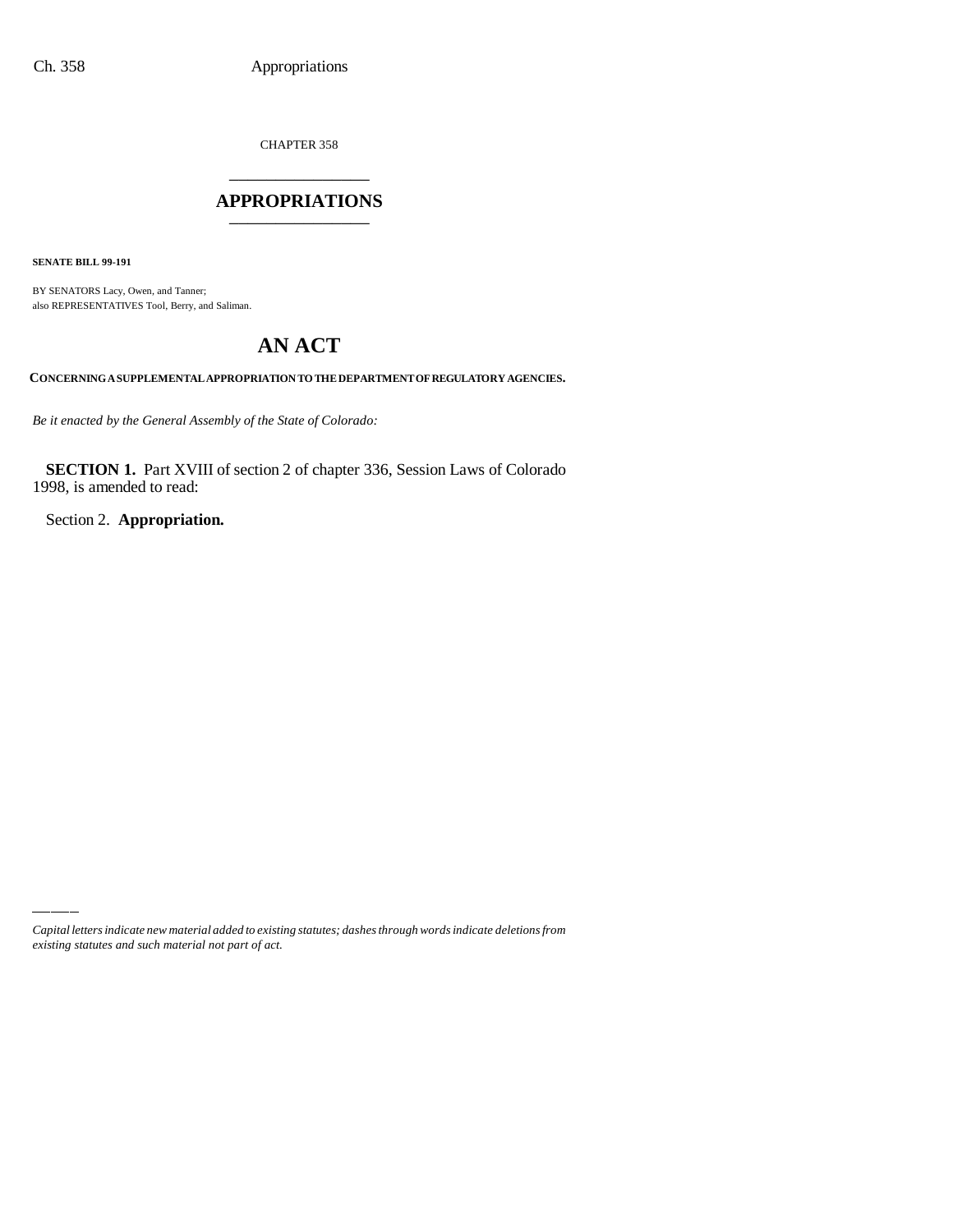|                 |       |                |                | <b>APPROPRIATION FROM</b> |               |                |
|-----------------|-------|----------------|----------------|---------------------------|---------------|----------------|
|                 |       |                | <b>GENERAL</b> |                           | <b>CASH</b>   |                |
| ITEM &          |       | <b>GENERAL</b> | <b>FUND</b>    | <b>CASH</b>               | <b>FUNDS</b>  | <b>FEDERAL</b> |
| <b>SUBTOTAL</b> | TOTAL | <b>FUND</b>    | <b>EXEMPT</b>  | <b>FUNDS</b>              | <b>EXEMPT</b> | <b>FUNDS</b>   |
|                 |       |                |                |                           |               |                |

### **PART XVIII DEPARTMENT OF REGULATORY AGENCIES**

## **(1) EXECUTIVE DIRECTOR'S OFFICE191, 192, 193, 194**

| (A) Director's Office     |           |        |                        |                        |        |
|---------------------------|-----------|--------|------------------------|------------------------|--------|
| <b>Personal Services</b>  | 517,890   | 1.600  |                        | $516.290^{\circ}$      |        |
|                           |           |        |                        | $(9.0$ FTE)            |        |
| Health, Life, and Dental  | 994,442   | 46,162 | 815,818 <sup>b</sup>   | $132,462^{\rm a}$      |        |
| Short-term Disability     | 42,957    | 2,667  | $36,257^{\rm b}$       | $4,033^a$              |        |
| Salary Survey and         |           |        |                        |                        |        |
| Anniversary Increases     | 1,329,378 | 75,406 | 1,036,478 <sup>b</sup> | $217,494^a$            |        |
| Workers' Compensation     | 97,200    | 4,308  | $82,014^b$             | $9,528^{\circ}$        | 1,350  |
| <b>Operating Expenses</b> | 143,152   | 3,883  | $107,158^{\rm b}$      | $32,111^a$             |        |
| Legal Services for 79,703 |           |        |                        |                        |        |
| hours                     | 3.914.214 | 70.434 | 3.702.276 <sup>b</sup> | $48.933^a$             | 92,571 |
| Administrative Law Judge  |           |        |                        |                        |        |
| Services for 5,957 hours  | 509,324   | 32,051 | $351,808$ <sup>b</sup> | $125,465$ <sup>*</sup> |        |
|                           | 524,971   | 33,036 | 362.616 <sup>b</sup>   | $129,319^a$            |        |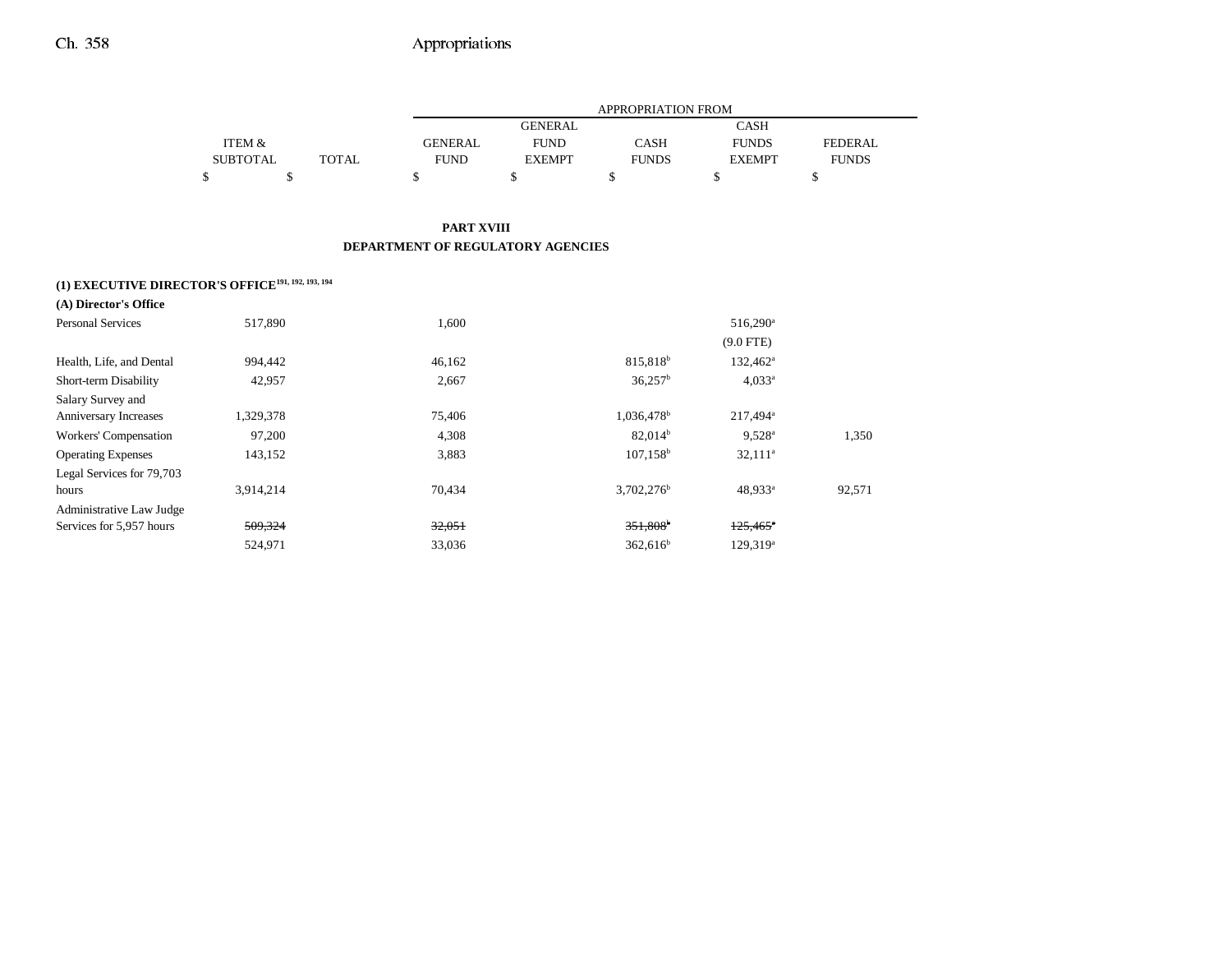| Purchase of Services from          |            |         |                       |                        |        |
|------------------------------------|------------|---------|-----------------------|------------------------|--------|
| Computer Center                    | 130,297    | 3,090   | 116,586 <sup>b</sup>  | $10,621$ <sup>a</sup>  |        |
| Payment to Risk                    |            |         |                       |                        |        |
| Management and Property            |            |         |                       |                        |        |
| Funds                              | 50,800     | 2,517   | $40,724$ <sup>b</sup> | $6,562$ <sup>a</sup>   | 997    |
|                                    | 50,000     | 2,477   | 40,082 <sup>b</sup>   | $6,459^{\rm a}$        | 982    |
| <b>Vehicle Lease Payments</b>      | 376,586    | 4,260   | 313,982 <sup>b</sup>  | 58,344 <sup>a</sup>    |        |
| <b>ADP</b> Capital Outlay          | 473,888    | 23,600  | $409,463^b$           | $40,825$ <sup>a</sup>  |        |
| <b>Leased Space</b>                | 1,954,005  | 101,321 | $1,470,863^b$         | $356,541$ <sup>a</sup> | 25,280 |
| Capitol Complex Leased             |            |         |                       |                        |        |
| Space                              | 4,876      | 4,081   | $795^{\circ}$         |                        |        |
|                                    | 4,321      | 3,618   | 703 <sup>b</sup>      |                        |        |
| <b>Centralized Data Processing</b> | 137,607    | 9,264   | 68,798 <sup>b</sup>   | 59,545 <sup>a</sup>    |        |
| Colorado Uninsurable               |            |         |                       |                        |        |
| Health Insurance Plan              | 3,340,041  |         |                       | $3,340,041$ c          |        |
|                                    | 14,016,657 |         |                       |                        |        |
|                                    | 14,030,949 |         |                       |                        |        |

<sup>a</sup> Of these amounts, it is estimated that  $\frac{$1,459,238(T) $1,462,989(T) $$  shall be from indirect cost recoveries, \$46,647(T) shall be from transfers from other departments, \$31,171(T) shall be from the Department of Public Health and Environment, \$27,642(T) shall be from the Department of Health Care Policy and Financing, \$3,200(T) shall be from other departments for sunset reviews, and \$50,856 shall be from reserves in the Division of Registrations Cash Fund.

 $^{\rm b}$  These amounts shall be from various cash sources within the Department.

c Of this amount, it is estimated that \$2,500,000 shall be from the Business Associations Unclaimed Moneys Fund and \$840,041 shall be from the Insurance Unclaimed Moneys Fund.

#### **(B) Office of Certification**

Program Costs 252,274 208,049(T)<sup>b</sup>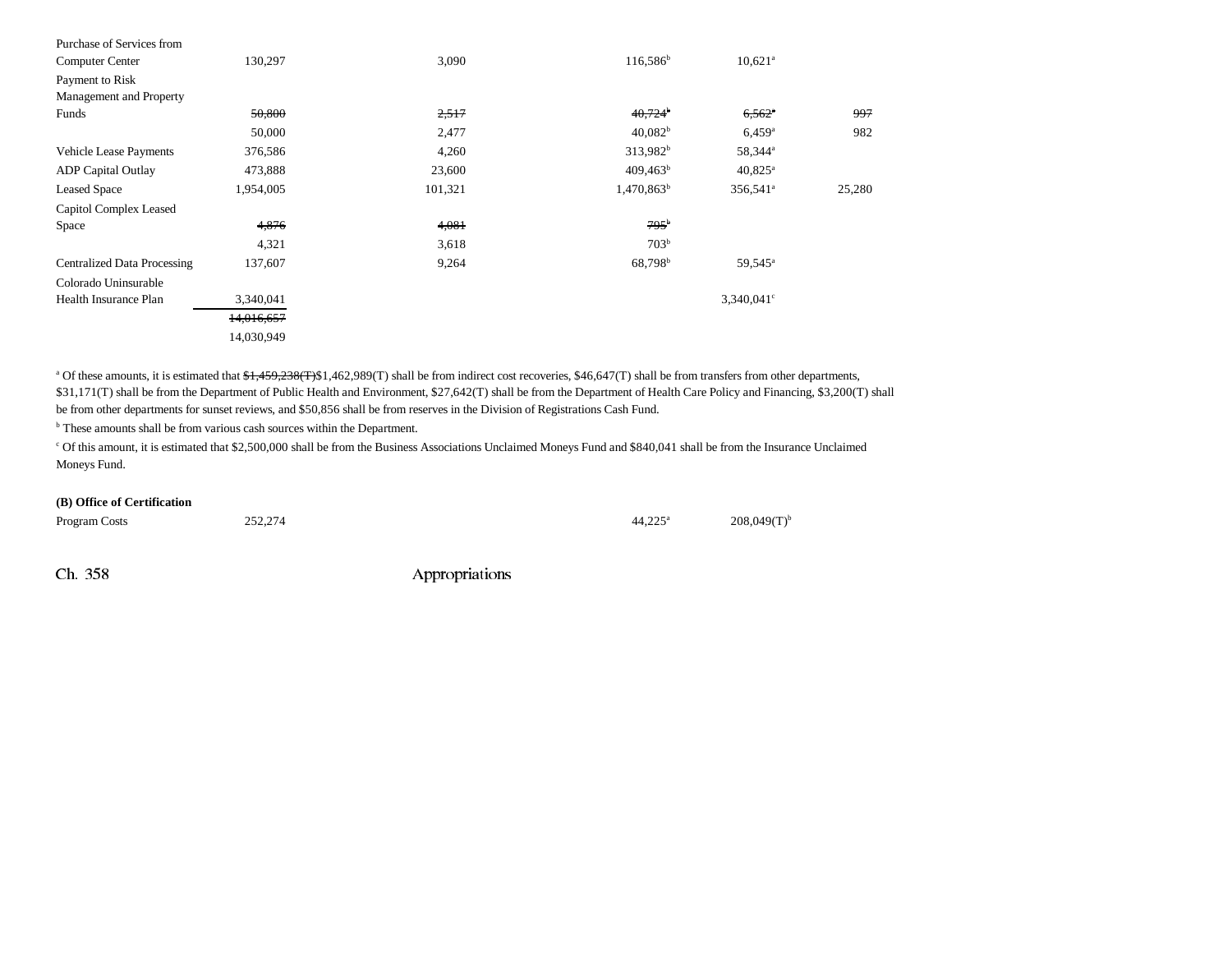|                 |       |                |                | <b>APPROPRIATION FROM</b> |               |              |
|-----------------|-------|----------------|----------------|---------------------------|---------------|--------------|
|                 |       |                | <b>GENERAL</b> |                           | <b>CASH</b>   |              |
| ITEM &          |       | <b>GENERAL</b> | <b>FUND</b>    | CASH                      | <b>FUNDS</b>  | FEDERAL      |
| <b>SUBTOTAL</b> | TOTAL | <b>FUND</b>    | <b>EXEMPT</b>  | <b>FUNDS</b>              | <b>EXEMPT</b> | <b>FUNDS</b> |
| S               |       |                |                |                           |               |              |

(5.0 FTE)

<sup>a</sup> This amount shall be from grants from governmental entities.

b This amount shall be from federal funds appropriated in the Department of Transportation.

14,268,931 14,283,223

## **(2) ADMINISTRATIVE SERVICES DIVISION195, 196**

| <b>Personal Services</b>  | 1,822,430       |           |                    |
|---------------------------|-----------------|-----------|--------------------|
|                           | $(33.0$ FTE $)$ |           |                    |
| <b>Operating Expenses</b> | 73,280          |           |                    |
| Network Wiring            |                 |           |                    |
| Infrastructure Upgrade    | 416,400         |           |                    |
| Document Management       |                 |           |                    |
| System                    | 224,859         |           |                    |
|                           |                 | 2,536,969 | $2,536,969(T)^{a}$ |

<sup>a</sup> This amount shall be from indirect cost recoveries.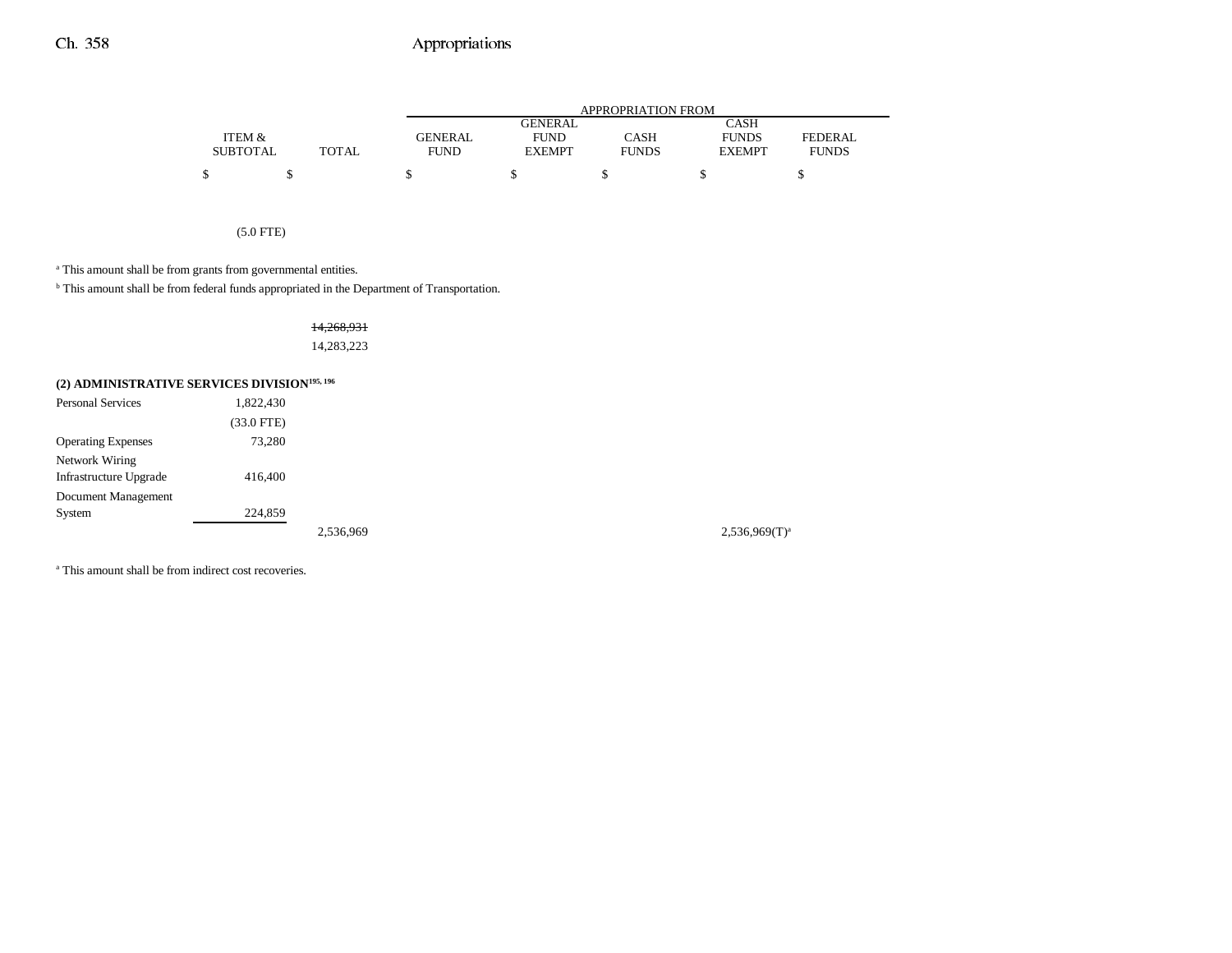#### **(3) DIVISION OF BANKING**

| <b>Personal Services</b>        | 2,200,425       |           |                        |                      |
|---------------------------------|-----------------|-----------|------------------------|----------------------|
|                                 | $(38.0$ FTE $)$ |           |                        |                      |
| <b>Operating Expenses</b>       | 228,291         |           |                        |                      |
| <b>Board Meeting Costs</b>      | 13,769          |           |                        |                      |
| <b>Indirect Cost Assessment</b> | 311,363         |           |                        |                      |
|                                 |                 | 2,753,848 | 2,597,794 <sup>a</sup> | 156.054 <sup>b</sup> |

a This amount shall be from the Division of Banking Cash Fund.

 $^{\rm b}$  This amount shall be from reserves in the Division of Banking Cash Fund.

### (**4) CIVIL RIGHTS DIVISION**

| <b>Personal Services</b>        | 1,735,802 |           | 1,070,703    | $10.000^{\rm a}$ | $286,235(T)$ <sup>b</sup> | 368,864        |
|---------------------------------|-----------|-----------|--------------|------------------|---------------------------|----------------|
|                                 |           |           | $(20.0$ FTE) |                  | $(6.5$ FTE)               | $(8.5$ FTE $)$ |
| <b>Operating Expenses</b>       | 133,034   |           | 57,998       |                  |                           | 75,036         |
| Hearings Pursuant to            |           |           |              |                  |                           |                |
| Complaint                       | 9.000     |           | 8.000        |                  |                           | 1,000          |
| <b>Commission Meeting Costs</b> | 17.053    |           | 5,053        |                  |                           | 12,000         |
| <b>Indirect Cost Assessment</b> | 43,939    |           |              |                  |                           | 43,939         |
|                                 |           | 1,938,828 |              |                  |                           |                |

a This amount shall be from fees collected for training services.

<sup>b</sup> This amount shall be from indirect cost recoveries.

### **(5) OFFICE OF CONSUMER COUNSEL**

Program Costs 690,705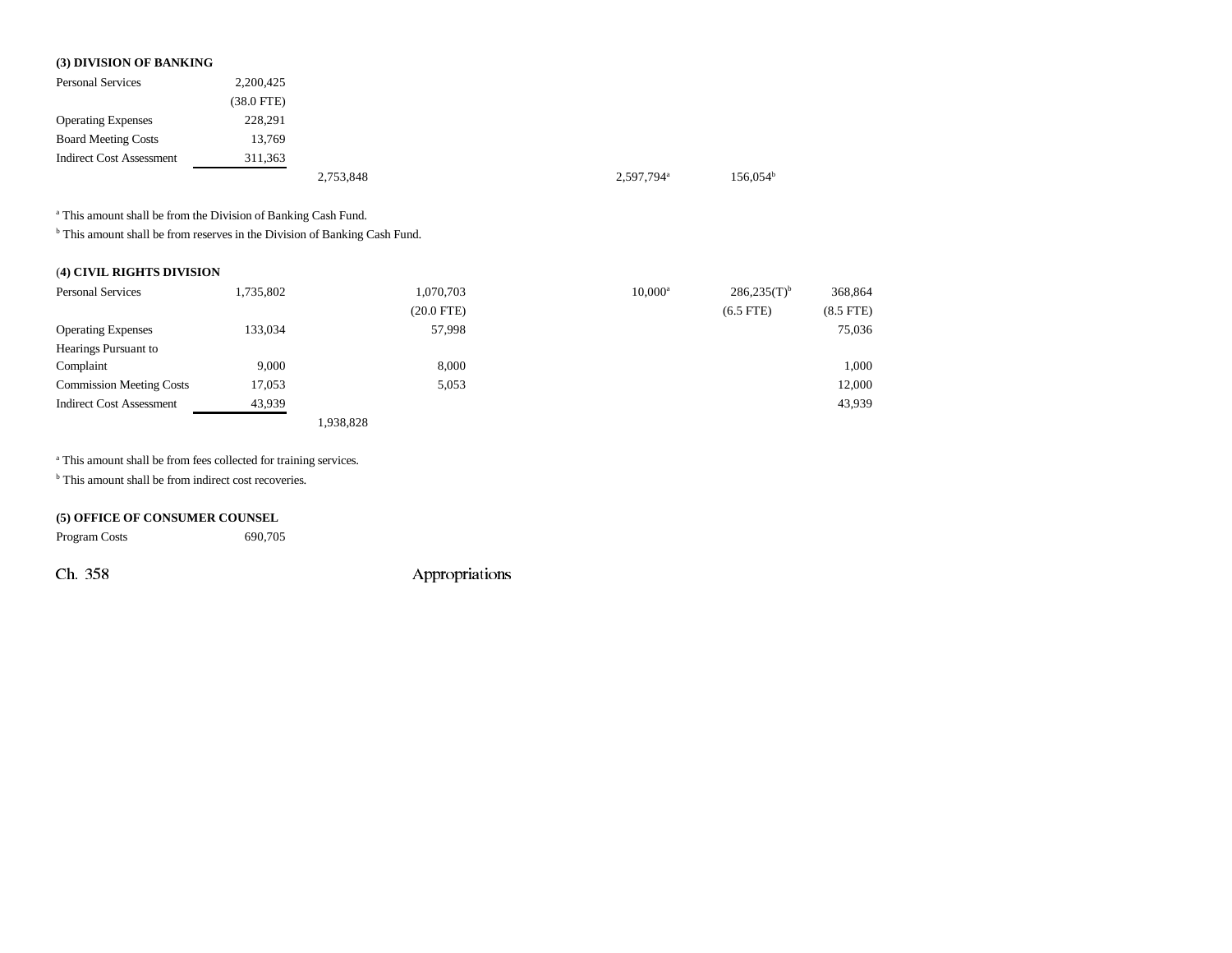-

|                                                                                              | APPROPRIATION FROM |              |                |                |                      |               |              |
|----------------------------------------------------------------------------------------------|--------------------|--------------|----------------|----------------|----------------------|---------------|--------------|
|                                                                                              |                    |              |                | <b>GENERAL</b> |                      | <b>CASH</b>   |              |
|                                                                                              | ITEM &             |              | <b>GENERAL</b> | <b>FUND</b>    | CASH                 | <b>FUNDS</b>  | FEDERAL      |
|                                                                                              | <b>SUBTOTAL</b>    | <b>TOTAL</b> | <b>FUND</b>    | <b>EXEMPT</b>  | <b>FUNDS</b>         | <b>EXEMPT</b> | <b>FUNDS</b> |
|                                                                                              | \$                 | \$           | \$             | \$             | \$                   | \$            | \$           |
|                                                                                              |                    |              |                |                |                      |               |              |
|                                                                                              | $(8.0$ FTE $)$     |              |                |                |                      |               |              |
| <b>Indirect Cost Assessment</b>                                                              | 62,273             |              |                |                |                      |               |              |
|                                                                                              |                    | 752,978      |                |                | 752,978 <sup>a</sup> |               |              |
|                                                                                              |                    |              |                |                |                      |               |              |
| <sup>a</sup> This amount shall be from the Public Utilities Commission Fixed Utilities Fund. |                    |              |                |                |                      |               |              |
|                                                                                              |                    |              |                |                |                      |               |              |
| (6) DIVISION OF FINANCIAL SERVICES                                                           |                    |              |                |                |                      |               |              |
| <b>Personal Services</b>                                                                     | 646,102            |              |                |                |                      |               |              |
|                                                                                              | $(10.0$ FTE)       |              |                |                |                      |               |              |
| <b>Operating Expenses</b>                                                                    | 52,491             |              |                |                |                      |               |              |
| <b>Indirect Cost Assessment</b>                                                              | 77,841             |              |                |                |                      |               |              |

 $776,434$   $766,895^a$   $9,539^b$ 

a This amount shall be from the Division of Financial Services Cash Fund.

<sup>b</sup> This amount shall be from reserves in the Division of Financial Services Cash Fund.

### **(7) DIVISION OF INSURANCE196a**

Personal Services 5,015,778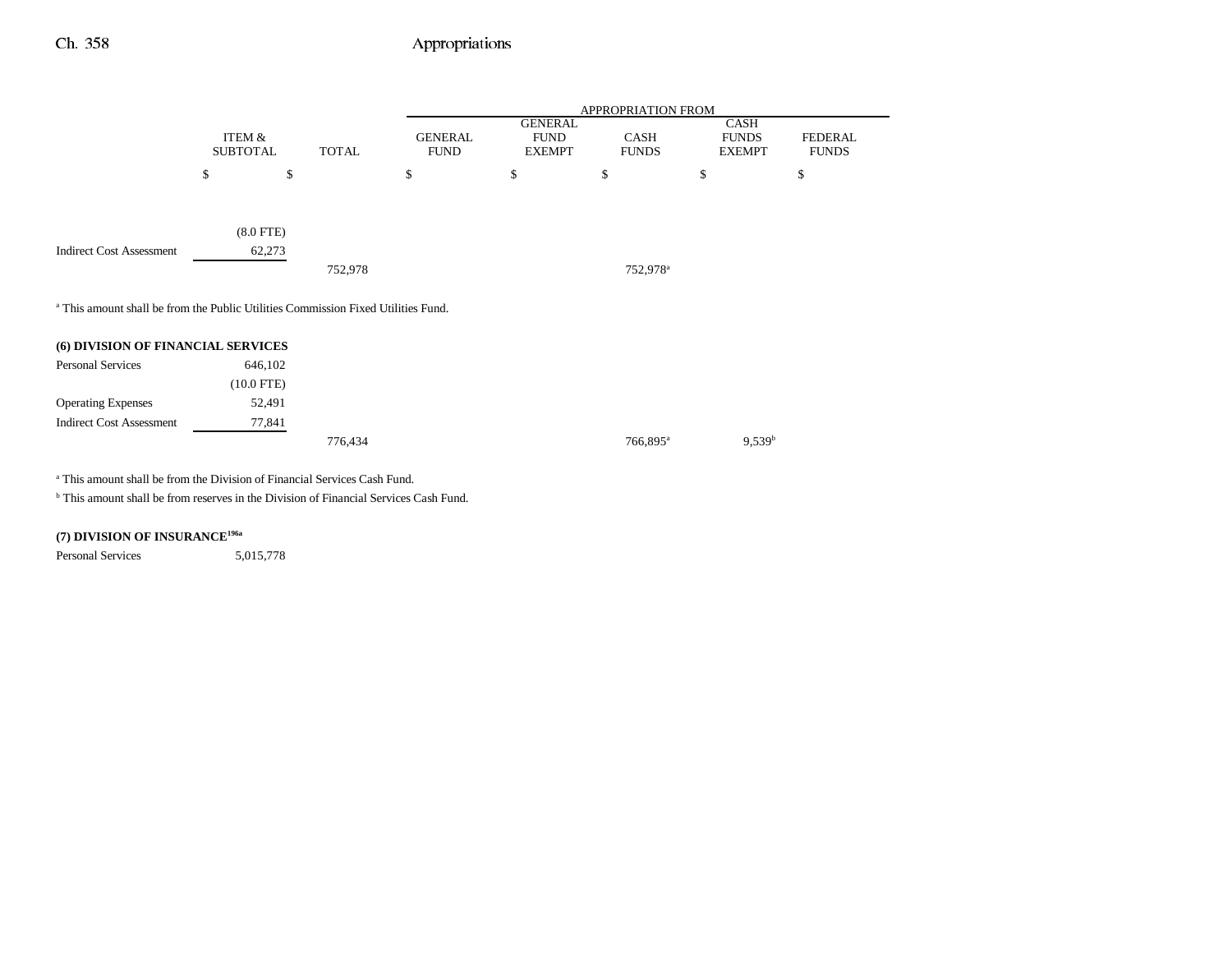|                                 | $(93.3$ FTE) |           |               |  |
|---------------------------------|--------------|-----------|---------------|--|
| <b>Operating Expenses</b>       | 464,020      |           |               |  |
| Workers' Compensation           |              |           |               |  |
| Studies                         | 72,787       |           |               |  |
| PIP Exam Program                | 100,000      |           |               |  |
| <b>Insurance Fraud</b>          |              |           |               |  |
| Prosecution                     | 154,680      |           |               |  |
| <b>Indirect Cost Assessment</b> | 868,030      |           |               |  |
|                                 |              | 6,675,295 | $6,425,936^a$ |  |

a Of this amount, \$6,325,936 shall be from the Division of Insurance Cash Fund, and \$100,000 shall be from reimbursements from insurance companies for travel expenses. Of this amount, \$100,000 is shown for purposes of complying with the limitation on state fiscal year spending imposed by Article X, Section 20 of the State Constitution. Such moneys are included for informational purposes as they are continuously appropriated by Section 10-1-204(9), C.R.S.

<sup>b</sup> This amount shall be from reserves in the Workers' Compensation Cash Fund.

#### **(8) PUBLIC UTILITIES COMMISSION**

| <b>Personal Services</b>        | 5.622.970    |  |
|---------------------------------|--------------|--|
|                                 | $(92.7$ FTE) |  |
| <b>Operating Expenses</b>       | 320,746      |  |
| <b>Expert Testimony</b>         | 25,000       |  |
| <b>Indirect Cost Assessment</b> | 833.152      |  |
| <b>Highway Crossing</b>         |              |  |
| Payments                        | 284.598      |  |
| Disabled Telephone Users        |              |  |
| <b>Fund Payments</b>            | 3.002.400    |  |
| Local Exchange                  |              |  |
| <b>Administration Fund</b>      |              |  |
|                                 |              |  |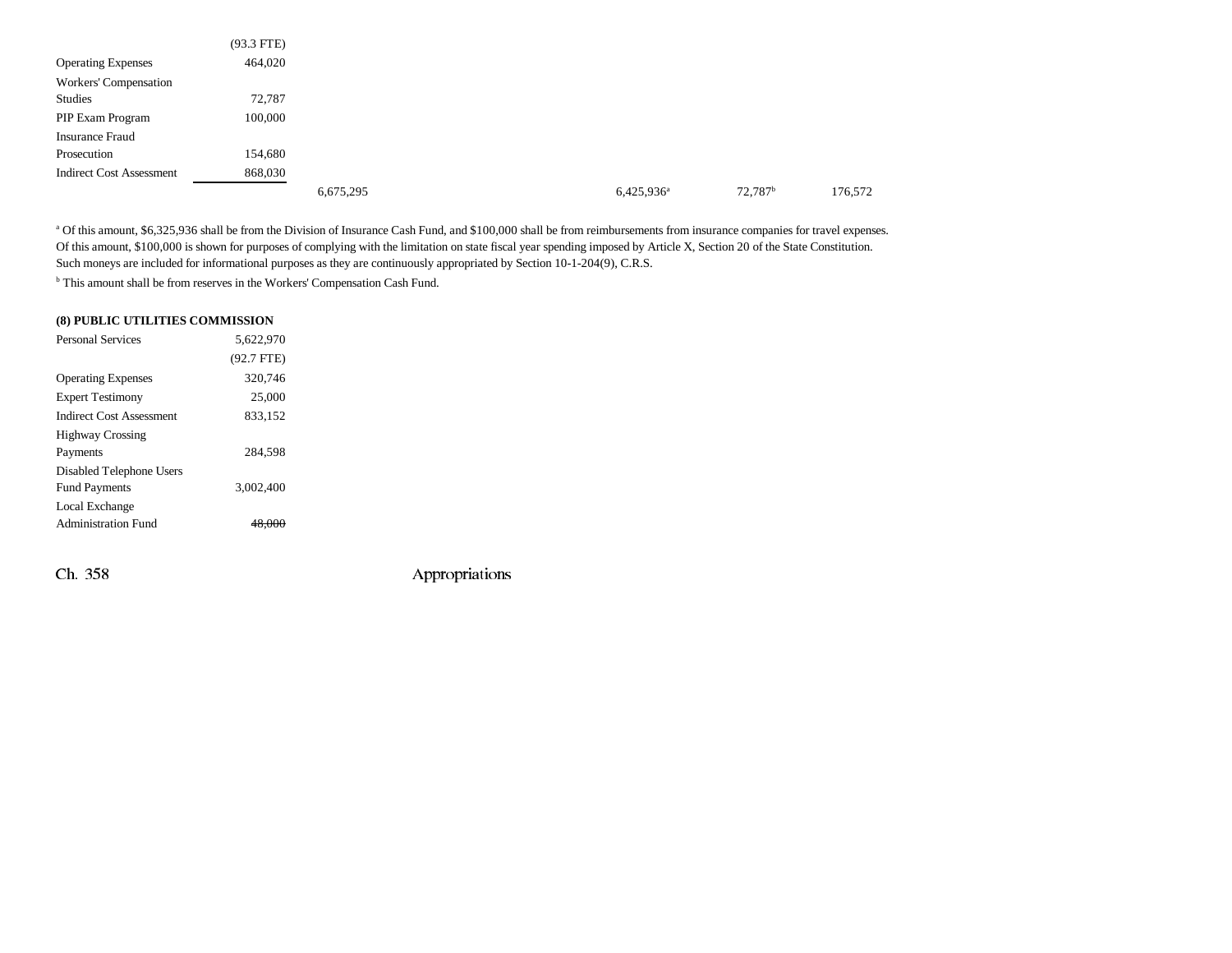|                                |                           |              |                               | APPROPRIATION FROM                             |                             |                                              |                                |  |
|--------------------------------|---------------------------|--------------|-------------------------------|------------------------------------------------|-----------------------------|----------------------------------------------|--------------------------------|--|
|                                | ITEM &<br><b>SUBTOTAL</b> | <b>TOTAL</b> | <b>GENERAL</b><br><b>FUND</b> | <b>GENERAL</b><br><b>FUND</b><br><b>EXEMPT</b> | <b>CASH</b><br><b>FUNDS</b> | <b>CASH</b><br><b>FUNDS</b><br><b>EXEMPT</b> | <b>FEDERAL</b><br><b>FUNDS</b> |  |
|                                | \$                        | \$           | \$                            | \$                                             | \$                          | \$                                           | \$                             |  |
|                                |                           |              |                               |                                                |                             |                                              |                                |  |
|                                | 500                       |              |                               |                                                |                             |                                              |                                |  |
| Low Income Telephone           |                           |              |                               |                                                |                             |                                              |                                |  |
| Assistance                     | 236,274                   |              |                               |                                                |                             |                                              |                                |  |
| <b>High Cost Fund Payments</b> | 17,904,833                |              |                               |                                                |                             |                                              |                                |  |
|                                | $(1.6$ FTE $)$            |              |                               |                                                |                             |                                              |                                |  |
|                                |                           | 28,277,973   | 240,000                       |                                                | 27,242,516 <sup>*</sup>     | 795,457 <sup>b</sup>                         |                                |  |
|                                |                           | 28,230,473   |                               |                                                | 27,195,016 <sup>a</sup>     |                                              |                                |  |

<sup>a</sup> Of this amount, it is estimated that \$17,904,833 shall be from the High Cost Fund, \$4,950,701 shall be from the Public Utilities Commission Fixed Utilities Fund, \$2,892,000 shall be from the Disabled Telephone Users Cash Fund, \$1,400,971 shall be from the Public Utilities Commission Motor Carrier Fund, \$48,000\$500 shall be from the Local Exchange Administration Fund, \$44,598 shall be from interest earned on the Highway Crossing Protection Fund, and \$1,413 shall be from the Low-Income Telephone Assistance Fund. Of this amount, \$20,651,534 is shown for purposes of complying with the limitation on state fiscal year spending imposed by Article X, Section 20 of the State Constitution. Such moneys are included for informational purposes as they are continuously appropriated by Sections 40-15-208 and 40-17-104, C.R.S. <sup>b</sup> Of this amount, it is estimated that \$342,354 shall be from reserves in the Public Utilities Commission Motor Carrier Fund, \$234,861 shall be from reserves in the Low-Income Telephone Assistance Fund, \$170,400 shall be from reserves in the Disabled Telephone Users Cash Fund, and \$47,842 shall be from reserves in the Public Utilities Commission Fixed Utilities Fund. Of these amounts, \$170,400 is shown for purposes of complying with the limitation on state fiscal year spending imposed by Article X, Section 20 of the State Constitution. Such moneys are included for informational purposes as they are continuously appropriated by Section 40-17-104, C.R.S.

#### **(9) DIVISION OF REAL ESTATE**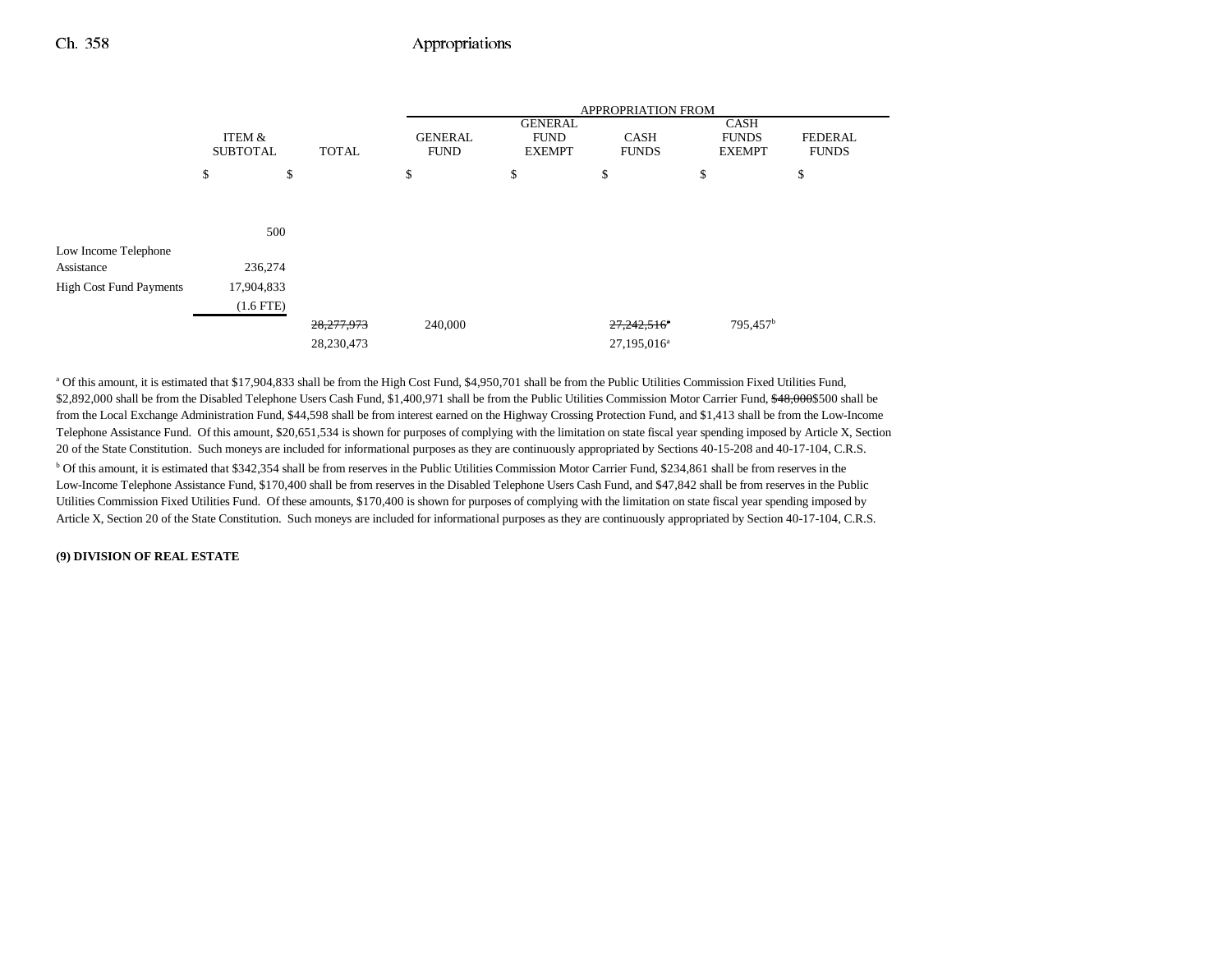| <b>Personal Services</b>        | 1,981,282    |           |  |               |             |
|---------------------------------|--------------|-----------|--|---------------|-------------|
|                                 | $(38.0$ FTE) |           |  |               |             |
| <b>Operating Expenses</b>       | 195,705      |           |  |               |             |
| <b>Commission Meeting Costs</b> | 22,718       |           |  |               |             |
| Hearings Pursuant to            |              |           |  |               |             |
| Complaint                       | 4,427        |           |  |               |             |
| Name Check                      | 11,000       |           |  |               |             |
| <b>Indirect Cost Assessment</b> | 325,590      |           |  |               |             |
| Payments from the Real          |              |           |  |               |             |
| <b>Estate Recovery Fund</b>     | 250,000      |           |  |               |             |
|                                 |              | 2,790,722 |  | $2.401.319^a$ | $389,403^b$ |

a This amount shall be from the Division of Real Estate Cash Fund.

b Of this amount, \$250,000 shall be from reserves in the Real Estate Recovery Fund and \$139,403 shall be from reserves in the Division of Real Estate Cash Fund.

### **(10) DIVISION OF REGISTRATIONS198**

| 7.148.140     |  |
|---------------|--|
| $(147.6$ FTE) |  |
| 1,257,193     |  |
|               |  |
| 175,000       |  |
|               |  |
| 303,075       |  |
|               |  |
|               |  |
| 12.844        |  |
| 2,749,896     |  |
|               |  |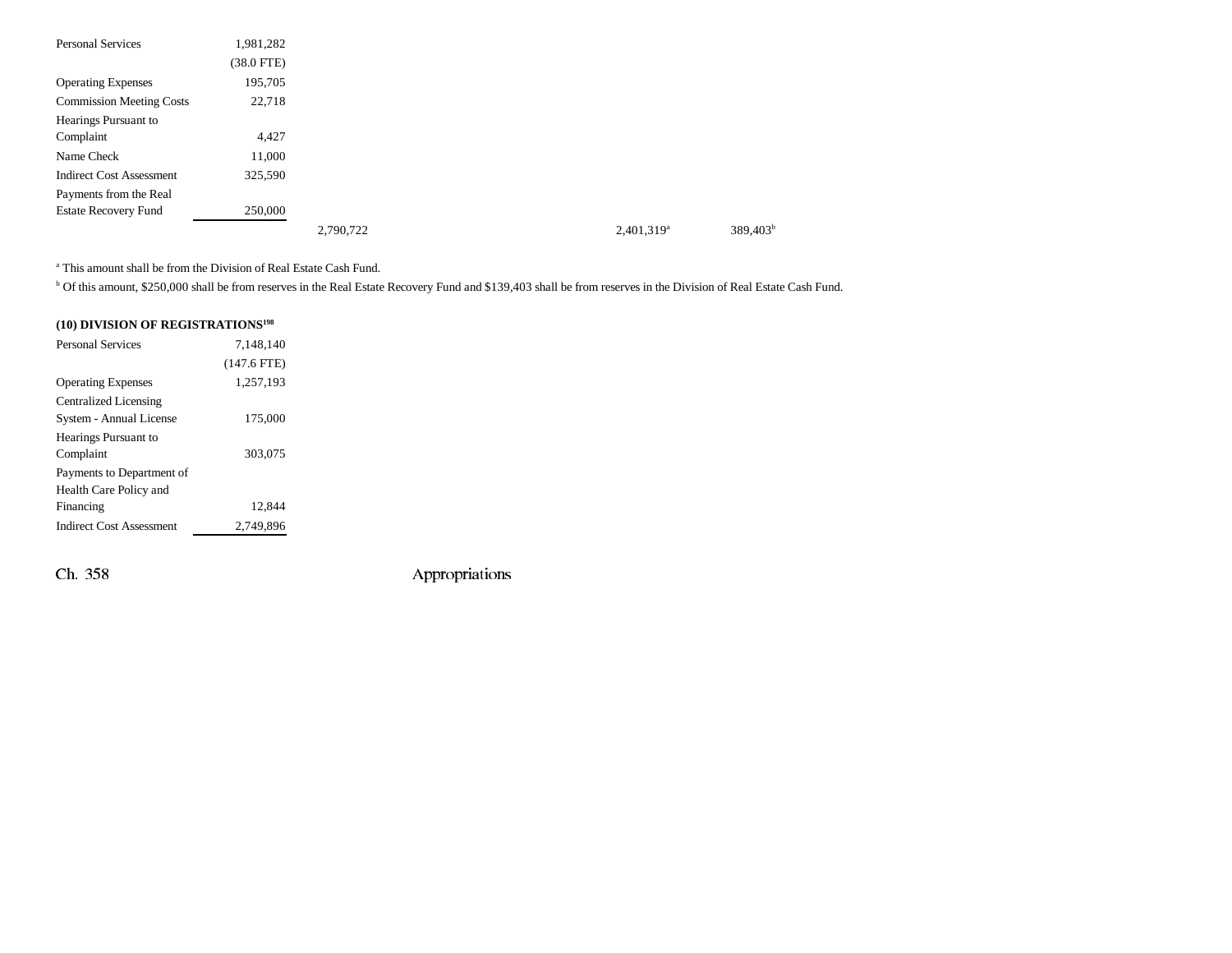|                           |              | <b>APPROPRIATION FROM</b>     |                              |                             |                               |                                |
|---------------------------|--------------|-------------------------------|------------------------------|-----------------------------|-------------------------------|--------------------------------|
|                           |              |                               | <b>GENERAL</b>               |                             | <b>CASH</b>                   |                                |
| ITEM &<br><b>SUBTOTAL</b> | <b>TOTAL</b> | <b>GENERAL</b><br><b>FUND</b> | <b>FUND</b><br><b>EXEMPT</b> | <b>CASH</b><br><b>FUNDS</b> | <b>FUNDS</b><br><b>EXEMPT</b> | <b>FEDERAL</b><br><b>FUNDS</b> |
|                           |              |                               |                              |                             |                               |                                |
| \$                        | \$           | \$                            | \$                           | \$                          | \$                            | S                              |
|                           |              |                               |                              |                             |                               |                                |
|                           |              |                               |                              |                             |                               |                                |
|                           | 11,646,148   |                               |                              | 8,763,723 <sup>a</sup>      | $2,882,425^b$                 |                                |

a This amount shall be from the Division of Registrations Cash Fund.

<sup>b</sup> Of this amount, it is estimated that \$1,518,330(T) shall be from indirect cost recoveries, \$225,733(T) shall be from the Department of Public Health and Environment, \$200,179(T) shall be from the Department of Health Care Policy and Financing, and \$938,183 shall be from reserves in the Division of Registrations Cash Fund.

#### **(11) DIVISION OF SECURITIES**

| <b>Personal Services</b>        | 1,291,224    |           |                        |                     |
|---------------------------------|--------------|-----------|------------------------|---------------------|
|                                 | $(21.0$ FTE) |           |                        |                     |
| <b>Operating Expenses</b>       | 43,246       |           |                        |                     |
| Hearings Pursuant to            |              |           |                        |                     |
| Complaint                       | 16,560       |           |                        |                     |
| <b>Board Meeting Costs</b>      | 3,000        |           |                        |                     |
| <b>Securities Fraud</b>         |              |           |                        |                     |
| Prosecution                     | 278,505      |           |                        |                     |
| <b>Indirect Cost Assessment</b> | 171,250      |           |                        |                     |
|                                 |              | 1,803,785 | 1,781,296 <sup>a</sup> | 22.489 <sup>b</sup> |

a This amount shall be from the Division of Securities Cash Fund.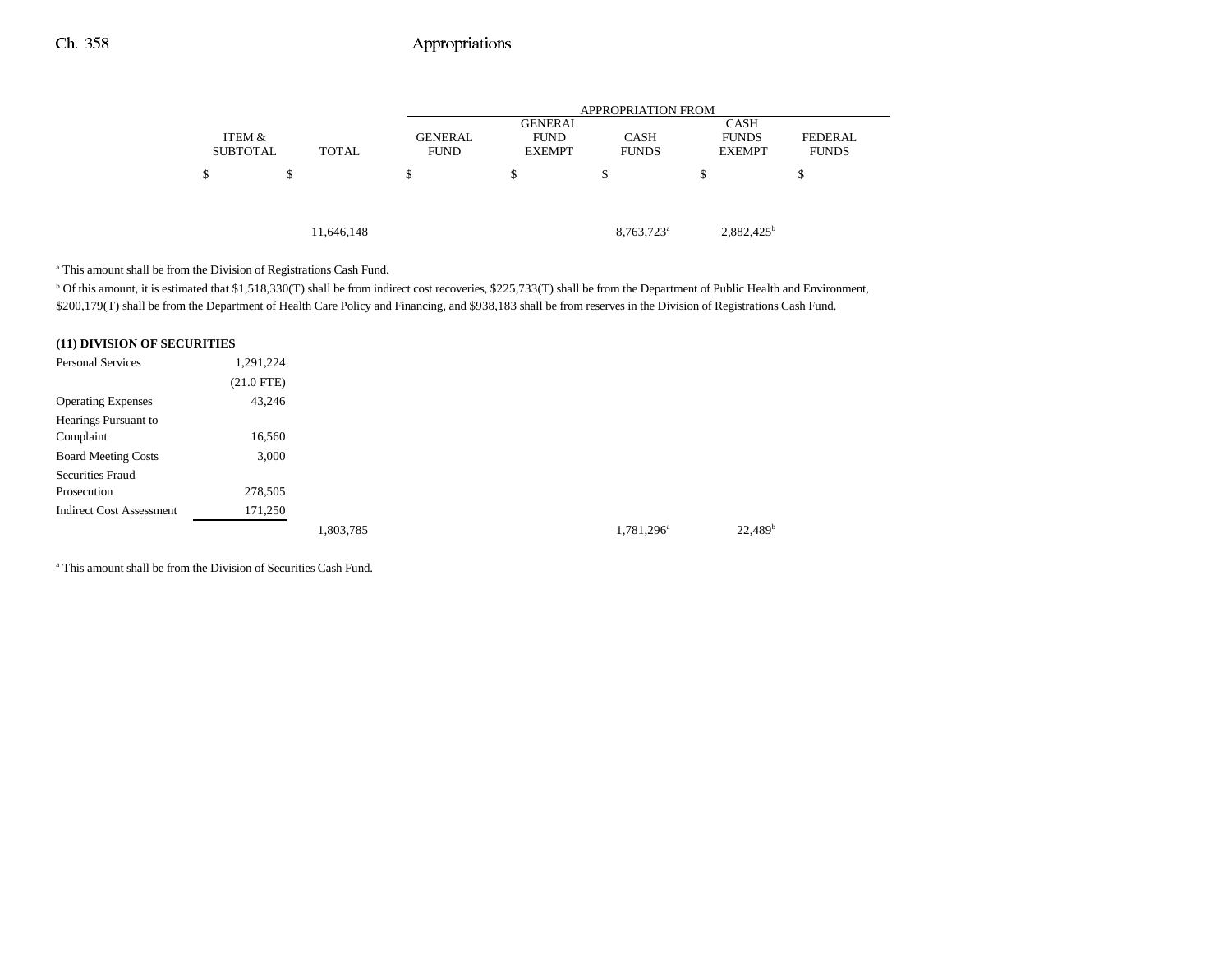<sup>b</sup> This amount shall be from reserves in the Division of Securities Cash Fund.

| <b>TOTALS PART XVIII</b>   |              |             |              |                            |           |
|----------------------------|--------------|-------------|--------------|----------------------------|-----------|
| <b>(REGULATORY)</b>        |              |             |              |                            |           |
| $AGENCIES$ <sup>4, 5</sup> | \$74,221,911 | \$1,766,398 | \$59,339,702 | <del>\$12,318,202</del> °  | \$797,609 |
|                            | \$74,188,703 | \$1,766,880 | \$59,302,276 | $$12.321.953$ <sup>a</sup> | \$797,594 |

<sup>a</sup> Of this amount,  $\frac{$6,543,393,86,547,144}{4}$  contains a (T) notation.

**FOOTNOTES** -- The following statements are referenced to the numbered footnotes throughout section 2.

- 4 (Governor lined through this provision. See L. 98, p. 2193.)
- 5 All Departments, Totals -- The General Assembly requests that copies of all reports requested in other footnotes contained in this act be delivered to the Joint Budget Committee and the majority and minority leadership in each house of the General Assembly. Each principal department of the state shall produce its rules and regulations in an electronic format that is suitable for public access through electronic means. Such rules and regulations in such format shall be submitted to the Office of Legislative Legal Services for publishing on the Internet. It is the intent of the General Assembly that this be done within existing resources.
- 191(Governor lined through this provision. See L. 98, p. 2197.)
- 192(Governor lined through this provision. See L. 98, p. 2197.)
- 193(Governor lined through this provision. See L. 98, p. 2197.)
- 194 Department of Regulatory Agencies, Executive Director's Office -- The Executive Director is requested to report to the Joint Budget Committee by October 1, 1998, on how the Department of Regulatory Agencies intends to consolidate, streamline, and manage its expenditures on legal services. This report should identify how each of the divisions have used its